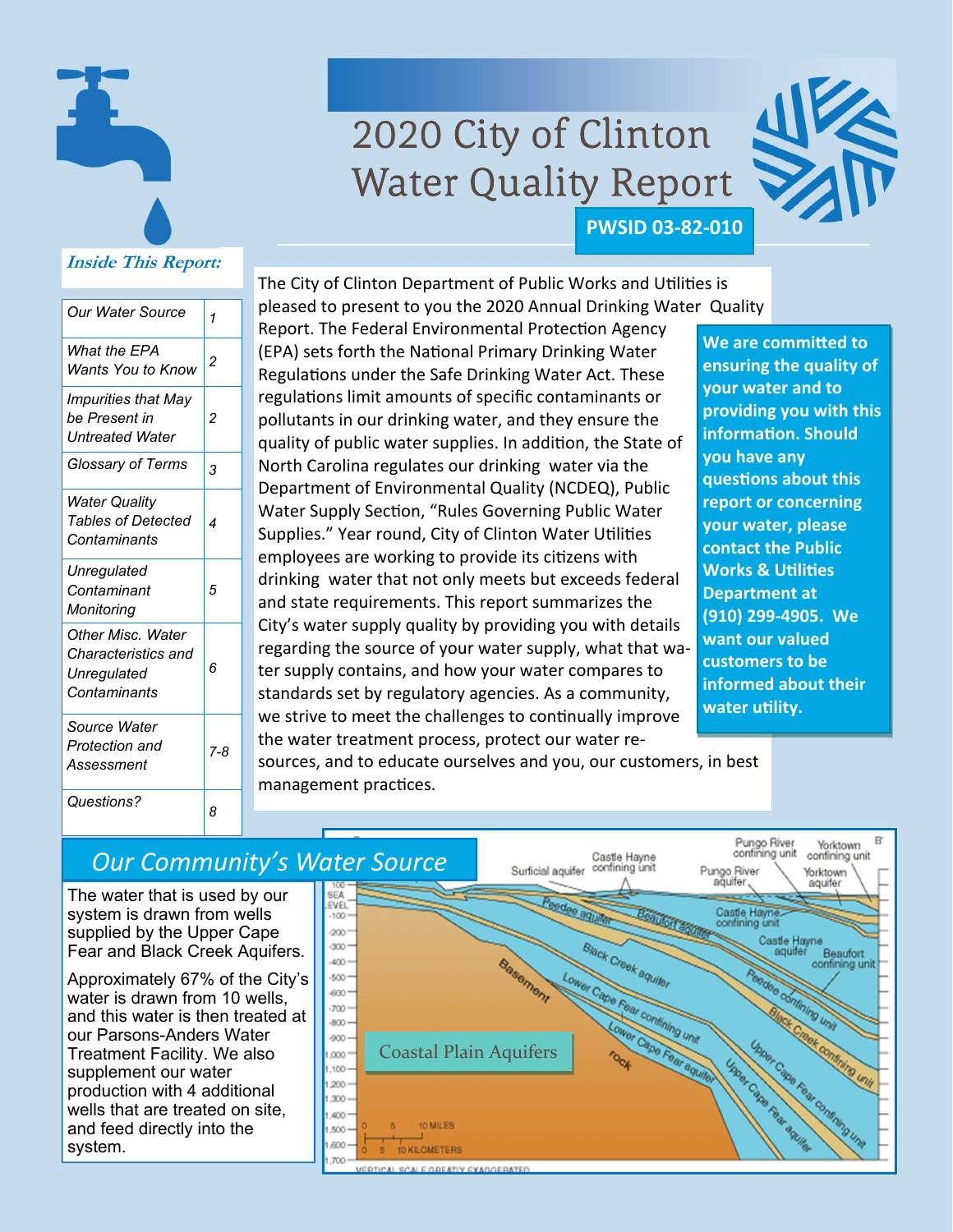## *What the EPA Wants You to Know*

Drinking water, including bottled water, may reasonably be expected to contain at least small amounts of some contaminants. The presence of contaminants does not necessarily indicate that water poses a health risk. More information about contaminants and potential health effects can be obtained by calling the Environmental Protection Agency's Safe Drinking Water Hotline at (800) 426-4791.

Some people may be more vulnerable to contaminants in drinking water than the general population. Immuno-compromised persons such as persons with cancer undergoing chemotherapy, persons who have undergone organ transplants, people with HIV/AIDS or other immune system disorders, some elderly, and infants can be particularly at risk from infections. These people should seek advice about drinking water from their health care providers. EPA/CDC guidelines on appropriate means to lessen the risk of infection by Cryptosporidium and other microbial contaminants are available from the Safe Drinking Water Hotline at (800) 426-4791.

If present, elevated levels of lead can cause serious health problems, especially for pregnant women and young children. Lead in drinking water is primarily from materials and components associated with service lines and home plumbing. The City of Clinton is responsible for providing high quality drinking water, but cannot control the variety of materials used in plumbing components. When your water has been sitting for several hours, you can minimize the potential for lead exposure by flushing your tap for

30 seconds to 2 minutes before using water for drinking or cooking. If you are concerned about lead in your water, you may wish to have your water tested. Information on lead in drinking water, testing methods, and steps you can take to minimize exposure is available from the Safe Drinking Water Hotline at (800) 426-4791, or at **hƩp://www.epa.gov/safewater/lead.**

#### **In order to ensure that tap water is safe to drink, the EPA prescribes regulaƟons which limit the amount of certain contaminants in water provided by public water sys‐ tems. The Federal Food and Drug AdministraƟon (FDA) establishes the limits that regulate contaminants in boƩled water, which must provide the same protecƟon for public health.**

### *ImpuriƟes That May Be Present in Untreated Water*

Sources of drinking water (both tap water and bottled water) include rivers, lakes, streams, ponds, reservoirs, springs, and wells. As water travels over the surface of the land or through the ground, it dissolves naturally occurring minerals and, in some cases, radioactive material, and can pick up substances resulting from the presence of animals or from human activity.

Contaminants that may be present in untreated source water include:

Microbial contaminants, such as viruses and bacteria, which may come from sewage treatment plants, septic systems, agricultural livestock operations, and wildlife.

Inorganic contaminants, such as salts and metals, which can be naturally occurring or result from urban storm water runoff, industrial or domestic wastewater discharges, oil and gas production, mining, or farming.

Pesticides and Herbicides, which may come from a variety of sources such as agriculture, urban storm water runoff, and residential uses.

Organic Chemical Contaminants, including synthetic and volatile organic chemicals. These are by-products of industrial processes and petroleum production, and can also come from gas stations, urban storm water runoff, and septic systems.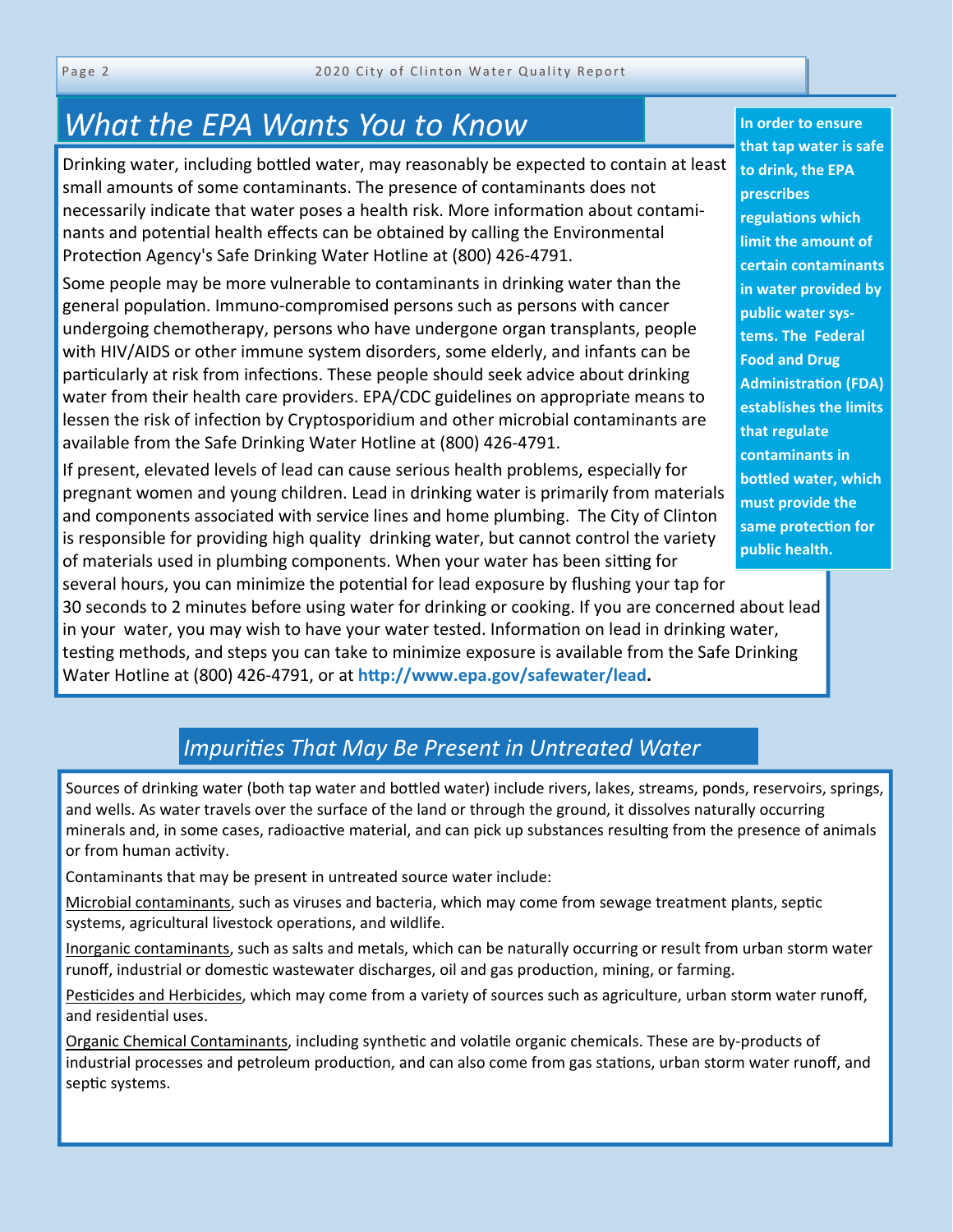## *Our Water Quality*

In accordance with Federal and State laws, the City of Clinton Water Utilities employees routinely monitor for over 150 contaminants in your drinking water. The tables included in this report list all the drinking water contaminants that were detected in the last round of sampling for each particular contaminant group. Please note that detection of any particular contaminant alone is not an indication that your water poses a health risk. Unless a contaminant is greater than the Federal or State specified limit, the water is below the limit at which any health risk is expected. Please refer to the Glossary of Terms for an explanation of the limits determinations.

For certain contaminants, the EPA and the State require us to monitor less than once per year. This is because the concentrations of these contaminants are not expected to vary significantly from year to year. **Unless otherwise noted, the** 

*The City of Clinton Drinking Water conƟnues to meet or surpass Federal and State primary drinking water standards.*

**data presented in the tables are from testing done January 1 through December 31, 2020**. Some of the data, though representative of the water quality, is more than one year old due to the monitoring frequency requirements. For the calendar year of 2020, the City of Clinton water quality met or surpassed all primary Federal and State water quality standards.

## *Glossary of Terms*

Action Level (AL): The concentration of a contaminant which, if exceeded, triggers treatment or other requirements which a water system must follow.

Locational Running Annual Average (LRAA): The average of sample analytical results for samples taken at a monitoring location during the previous four calendar quarters under the Stage 2 Disinfectants and Disinfection Byproducts Rule.

Maximum Residual Disinfection Level Goal (MRDLG): The level of a drinking water disinfectant below which there is no known or expected risk to health. MRDLGs do not reflect the benefits of the use of disinfectants to control microbial contaminants.

Maximum Residual Disinfection Level (MRDL): The highest level of a disinfectant allowed in drinking water. There is convincing evidence that addition of a disinfectant is necessary for control of microbial contaminants.

Maximum Contaminant Level (MCL): The highest level of a contaminant that is allowed in drinking water. MCLs are set as close to the MCLGs as feasible using the best available treatment technology. MCLs are set at very stringent levels. To understand the possible health effects described for many regulated constituents, a person would have to drink 2 liters of water every day at the MCL level for a lifetime to have a one-in-a-million chance of having the described health effect.

Maximum Contaminant Level Goal (MCLG): The level of a contaminant in drinking water below which there is no known or expected risk to health. MCLGs allow for a margin of safety.

Not Applicable (NA): Information not applicable/not required for that particular water system or for that particular rule.

Non-Detects (ND): Laboratory analysis indicates that the contaminant is not present at the level of detection set for the methodology used.

Parts per million (ppm) or Milligrams per liter (mg/L): One part per million corresponds to one minute in two years or a single penny in \$10,000.

Parts per billion (ppb) or Micrograms per liter (ug/L): One part per billion corresponds to one minute in 2,000 years, or a single penny in \$10,000,000.

Picocuries per liter (pCi/L): Picocuries per liter is a measure of the radioactivity in water.

Treatment Technique (TT) - A required process intended to reduce the level of a contaminant in drinking water.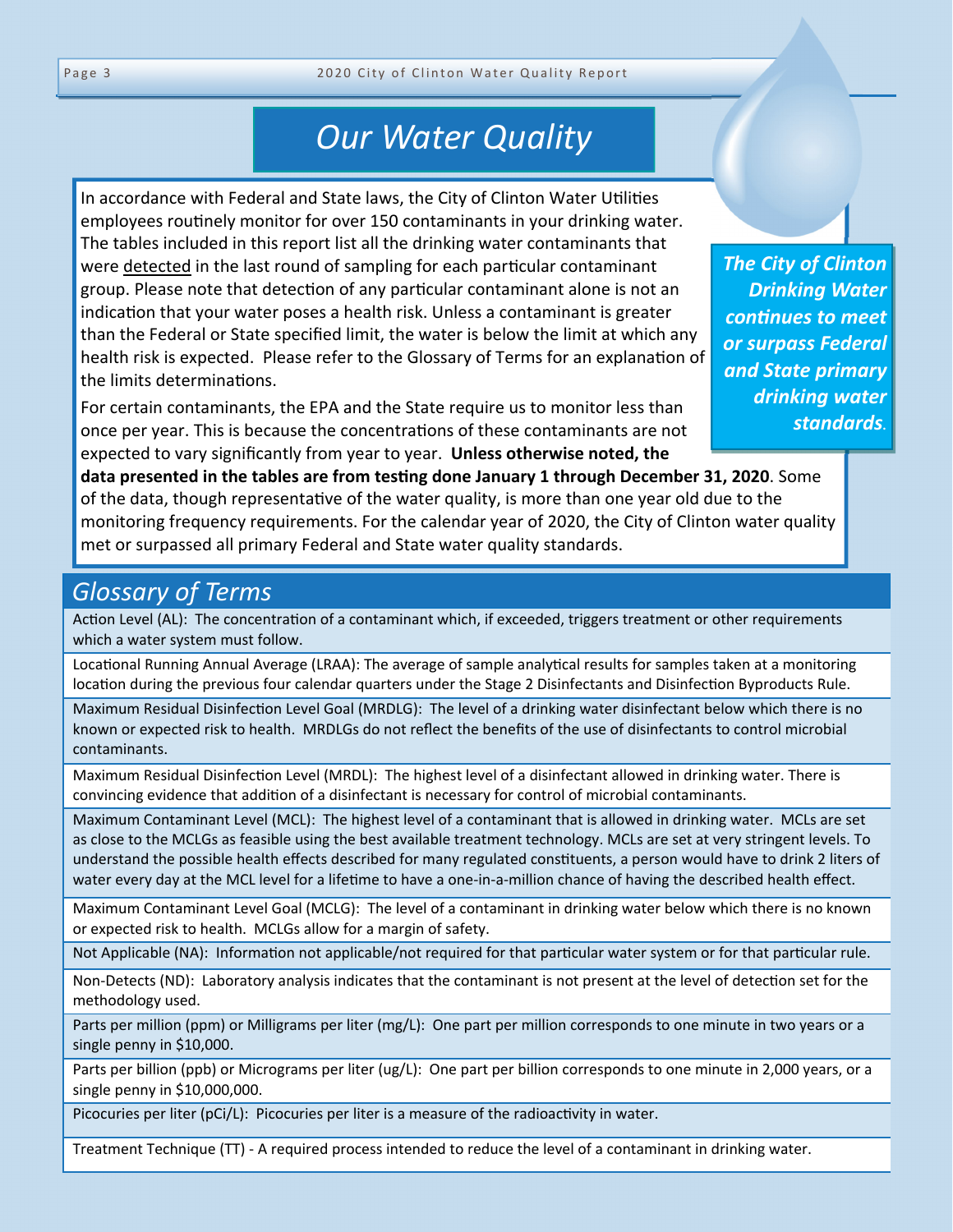## *Water Quality Data Tables of Detected Contaminants*

#### Inorganic Contaminants

| <b>Contaminant</b><br>(Units) | <b>Location</b>    | <b>Sample</b><br><b>Date</b> | <b>MCL Violation?</b><br>Y/N | <b>Your Water</b> | Range     |             | <b>MCLG</b> | <b>MCL</b>     | <b>Likely Source</b>                  |
|-------------------------------|--------------------|------------------------------|------------------------------|-------------------|-----------|-------------|-------------|----------------|---------------------------------------|
|                               |                    |                              |                              |                   | LOW       | <b>HIGH</b> |             |                |                                       |
|                               | Well 12            | 7/14/20                      | N                            | 0.2               |           |             |             |                | Erosion of natural<br>deposits; water |
| Fluoride (ppm)                | Well 13            | 7/14/20                      | $\mathsf{N}$                 | 0.3               | <b>NA</b> | <b>NA</b>   |             | $\overline{4}$ | additive which                        |
|                               | Well 16            | 7/14/20                      | N                            | 0.8               |           |             | 4           |                | promotes strong<br>teeth; discharge   |
|                               | Well 17            | 7/14/20                      | $\mathsf{N}$                 | 0.3               |           |             |             |                | form fertilizer and                   |
|                               | <b>Water Plant</b> | 7/14/20                      | N                            | 0.9               |           |             |             |                | aluminum factories                    |

#### Lead and Copper Contaminants

| <b>Contaminant</b><br>(Units)     | <b>Sample Date</b> | <b>Your Water</b> | No. of Sites Found   MCLG  <br>to be Above the AL |          | <b>AL</b> | <b>Likely Source</b>                    |
|-----------------------------------|--------------------|-------------------|---------------------------------------------------|----------|-----------|-----------------------------------------|
| Copper (ppm)<br>(90th percentile) | 7/14/20 to 7/21/20 | 0.157             | 0                                                 | 1.3      | 1.3       | Corrosion of household plumbing         |
| Lead (ppb) (90th<br>percentile)   | 7/14/20 to 7/21/20 | $<$ 3             |                                                   | $\Omega$ | 15        | systems; erosion of natural<br>deposits |

Radiological Contaminants

| <b>Contaminant (Units)</b> | <b>Sample</b><br><b>Date</b> | MCL Violation?  <br>Y/N | Your<br><b>Water</b> | Range     |             | <b>MCLG</b> | <b>MCL</b> | <b>Likely Source</b>        |
|----------------------------|------------------------------|-------------------------|----------------------|-----------|-------------|-------------|------------|-----------------------------|
|                            |                              |                         |                      | LOW       | <b>HIGH</b> |             |            |                             |
| Combined Radium (pCi/L)    | 5/19/20                      | N                       | 1.3                  | <b>ND</b> | 1.3         | 0           |            | Erosion of natural deposits |

#### Disinfectant Residuals Summary

| <b>Residual</b> | Year<br><b>Sampled</b> | <b>MCL Violation?</b><br>Y/N | <b>Your Water</b><br>(Highest RAA) | Range      |             | $\mid$ MRDLG $\mid$ MRDL |     | <b>Likely Source</b>                       |
|-----------------|------------------------|------------------------------|------------------------------------|------------|-------------|--------------------------|-----|--------------------------------------------|
|                 |                        |                              |                                    | <b>LOW</b> | <b>HIGH</b> |                          |     |                                            |
| Chlorine (ppm)  | 2020                   | N                            | 1.15                               |            | 1.4         | 4                        | 4.0 | Water additive used to<br>control microbes |

#### Stage 2 Disinfectant Byproduct Compliance

| <b>Disinfection</b><br><b>Byproduct</b> | Year<br><b>Sampled</b> | <b>MCL Violation?</b><br>Y/N | <b>Your Water</b><br>(Highest LRAA) | Range      |             | <b>MCLG</b> | <b>MCL</b> | <b>Likely Source</b>         |
|-----------------------------------------|------------------------|------------------------------|-------------------------------------|------------|-------------|-------------|------------|------------------------------|
|                                         |                        |                              |                                     | <b>LOW</b> | <b>HIGH</b> |             |            |                              |
| TTHM (ppb)                              | 2020                   | N                            | 10                                  | ND.        | 10          | <b>NA</b>   | 80         | <b>Byproduct of drinking</b> |
| HAA5 (ppb)                              | 2020                   | N                            |                                     | <b>ND</b>  |             | <b>NA</b>   | 60         | water disinfection           |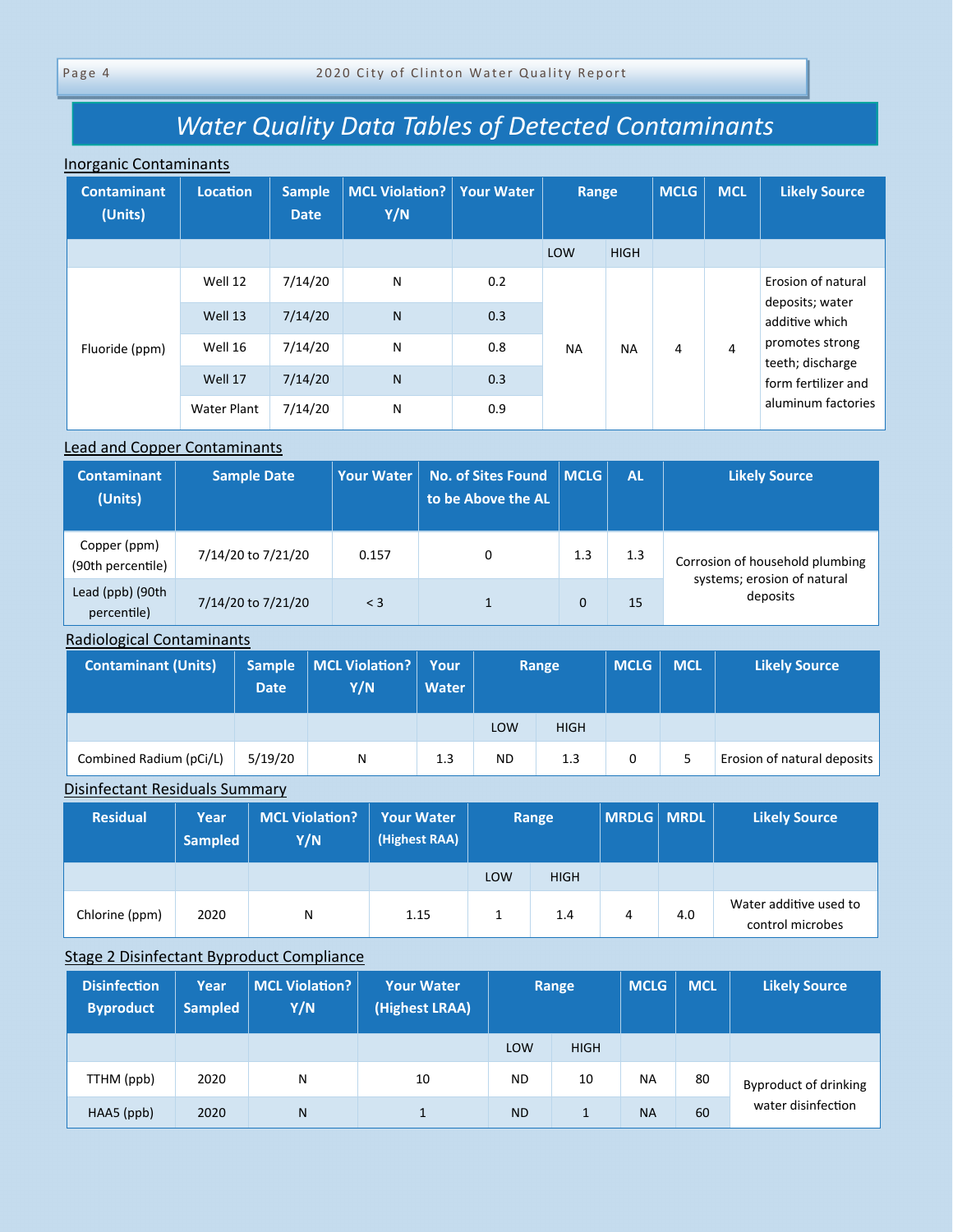## *Unregulated Contaminants*

The City of Clinton participated in the Unregulated Contaminant Monitoring Rule 4 (UCMR4), Assessment Monitoring for Metals, Pesticides, Alcohols and SVOCs as well as Assessment Monitoring for HAA Groups. Unregulated contaminants are those for which the EPA has not established drinking water of standards. The purpose of unregulated contaminant monitoring is to assist the EPA in determining the occurrence of unregulated contaminants in drinking water and whether future regulations are warranted.

The UCMR4 Assessment Monitoring groups assigned to the City were comprised twenty-eight (28) additional unregulated contaminants for which the City monitored during the calendar year 2019. Monitoring was conducted during August and was performed at fourteen (14) sites within the City's water system. Of the 28 unregulated contaminants tested, nineteen (19) were below detectable levels. Amounts of unregulated contaminants that were detected are listed below.

| <b>UCMR4 Detected Contaminants</b>    |                                    |            |             |  |  |  |
|---------------------------------------|------------------------------------|------------|-------------|--|--|--|
| <b>CONTAMINANT</b>                    | YOUR WATER,<br><b>AVERAGE, ppm</b> | RANGE, ppm |             |  |  |  |
|                                       |                                    | <b>LOW</b> | <b>HIGH</b> |  |  |  |
| <b>Bromide</b>                        | 0.447                              | ND.        | 0.720       |  |  |  |
| Dichloroacetic acid (DCAA)            | 0.019                              | 0.003      | 0.003       |  |  |  |
| Trichloroacetic acid (TCAA)           | 0.009                              | 0.007      | 0.010       |  |  |  |
| Monobromoacetic acid<br>(MBAA)        | 0.005                              | <b>ND</b>  | 0.005       |  |  |  |
| Dibromoacetic acid (DBAA)             | 0.008                              | ND         | 0.008       |  |  |  |
| Bromochloroacetic acid<br>(BCAA)      | 0.011                              | 0.003      | 0.019       |  |  |  |
| Bromodichloroacetic acid<br>(BDCAA)   | 0.006                              | <b>ND</b>  | 0.006       |  |  |  |
| Chlorodibromoacetic acid<br>(CDBAA)   | 0.004                              | ND         | 0.004       |  |  |  |
| All samples collected August 27, 2019 |                                    |            |             |  |  |  |

To learn more about the EPA's Unregulated Contaminant Monitoring Rule, you may visit:

[Learn About the Unregulated Contaminant Monitoring Rule | Monitoring the Occurrence of Unreg](https://www.epa.gov/dwucmr/learn-about-unregulated-contaminant-monitoring-rule)ulated Drinking Water Contaminants | US EPA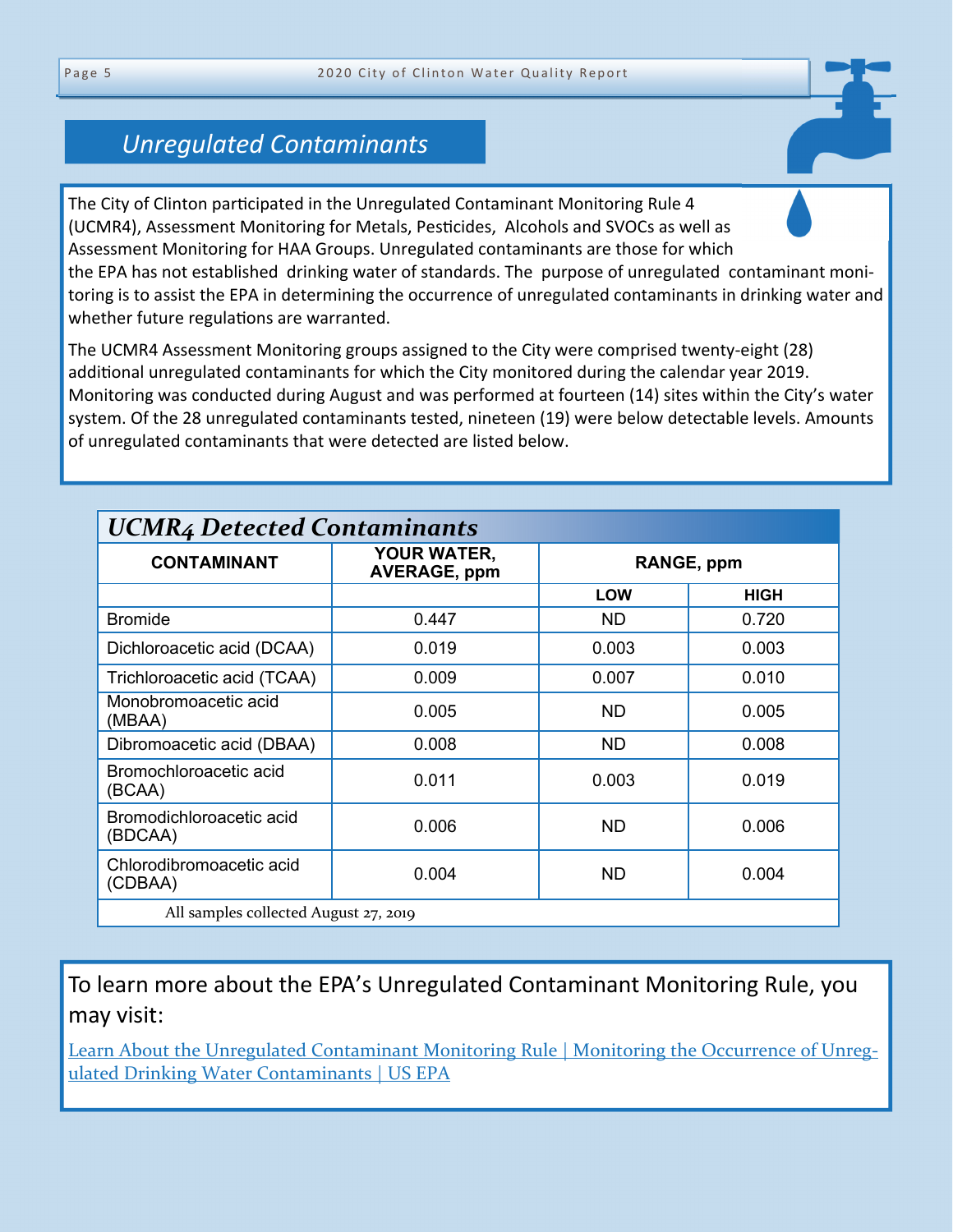## **Other Miscellaneous Water Characteristics**

The North Carolina Public Water Supply Section requires monitoring for other miscellaneous contaminants, some for which the EPA has set national secondary drinking water standards (SMCLs) because they may cause cosmetic effects or aesthetic effects (such as taste, odor, and/or color) in drinking water. The contaminants with SMCLs normally do not have any health effects and normally do not affect the safety of your water. The state requires the City to monitor for this group of secondary contaminants every three (3) years. The most recent monitoring for these contaminants was conducted in 2020. All secondary contaminants that were detected in 2020 are listed in the table below.

| <b>Contaminant (Units)</b> | <b>Location</b>    | <b>Sample Date</b> | <b>Your Water</b> | <b>SMCL</b> |  |
|----------------------------|--------------------|--------------------|-------------------|-------------|--|
|                            |                    |                    |                   |             |  |
| Iron (ppm)                 | Well 12            | 7/14/20            | 0.2               |             |  |
|                            | Well 13            | 7/14/20            | 0.2               | 0.3         |  |
|                            | Well 12            | 7/14/20            | 0.07              |             |  |
|                            | Well 13            | 7/14/20            | 0.08              |             |  |
| Manganese (ppm)            | Well 16            | 7/14/20            | 0.05              | 0.05        |  |
|                            | Well 17            | 7/14/20            | 0.01              |             |  |
|                            | <b>Water Plant</b> | 7/14/20            | 0.02              |             |  |
|                            | Well 12            | 7/14/20            | 13                |             |  |
|                            | Well 13            | 7/14/20            | 12.6              |             |  |
| Sodium (ppm)               | Well 16            | 7/14/20            | 30.5              | N/A         |  |
|                            | Well 17            | 7/14/20            | 49.6              |             |  |
|                            | <b>Water Plant</b> | 7/14/20            | 16.1              |             |  |
|                            | Well 12            | 7/14/20            | 7.4               |             |  |
| pH (standard units)        | Well 13            | 7/14/20            | 7.4               |             |  |
|                            | 7/14/20<br>Well 16 |                    | 7.7               | 6.5 to 8.5  |  |
|                            | Well 17            | 7/14/20            | 7.8               |             |  |
|                            | <b>Water Plant</b> | 7/14/20            | 7.9               |             |  |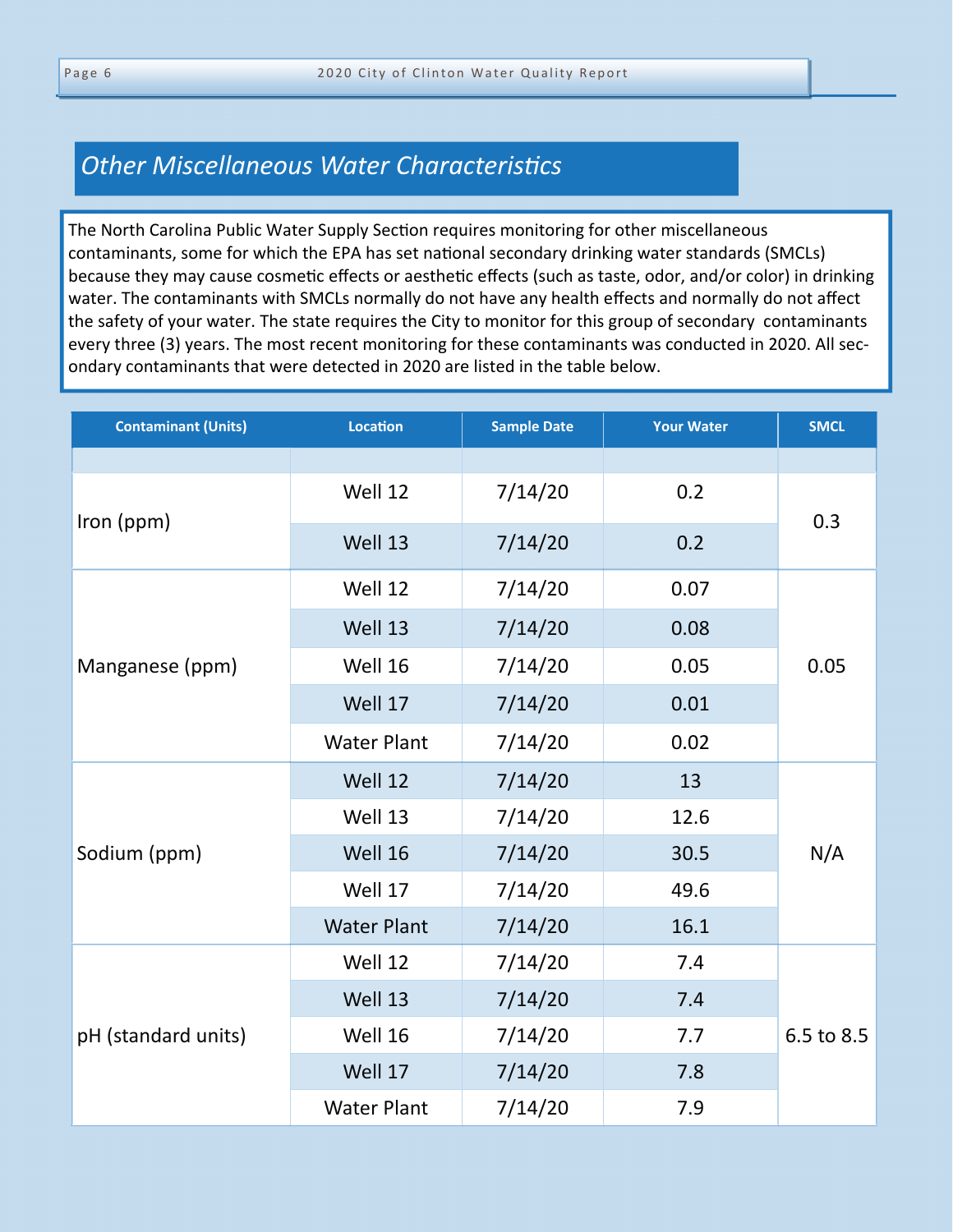## *Help Protect Your Source Water*

## **What can you do now to help protect your source water?**

You can help protect our community's source water in several ways: dispose of chemicals properly; take used motor oil to a recycling center; recycle used cooking oil using the City's cooking oil recycling program; don't overuse pesticides or fertilizers; return unused medications to your pharmacy or to the Clinton Police Department's Medicine Drop—do not flush medicines or dump them in waterways; participate in the City's household hazardous waste day; prepare a presentation about your watershed for a school or civic organization; volunteer for the City's Keep Clinton Beautiful upcoming programs, or another clean-up opportunity in our community. For additional information on volunteering, dates of household hazardous waste days, assistance with presentations, or any additional questions you may have regarding source water protection, please contact the City's Environmental Programs Manager at (910) 299- 4912, M-F, 7:00 a.m. to 3:30 p.m.



## **Protection of drinking water is everyone's responsibility.**

While the City of Clinton utilizes underground wells for our source water rather than surface water (lakes or rivers), those wells are supplied ultimately by river aquifers. The more we protect our surface waters and our ground water, the more our source water wells are protected.

#### **The City of Clinton has a Plan for ProtecƟng Your Source Water**

In 2018 The City of Clinton implemented a Local Wellhead Protection Program Plan protect its water supply from possible sources of contamination. The Wellhead Protection Program can beneficially educate the community and get residents and businesses involved in preventing groundwater contaminaƟon for the protection of the public water supply and public health. The plan prepares for the future of our water source and assists in preventing potentially costly remediation. As a part of the program, we have identified the vulnerable areas around our well sites called the "Wellhead Protection Areas". Chemicals and other pollutants spilled or dumped in these areas can be drawn into the wells, possibly contaminating our community's drinking water supply. Brochures about the Wellhead Protection Program have been sent to residents and businesses in these areas advising them on best management practices when dealing with chemicals and other pollutants. As part of the ongoing program, the City will continue to inventory development and use inside its Wellhead Protection Areas and provide guidance on helping us to preserve our water quality for our current and future needs.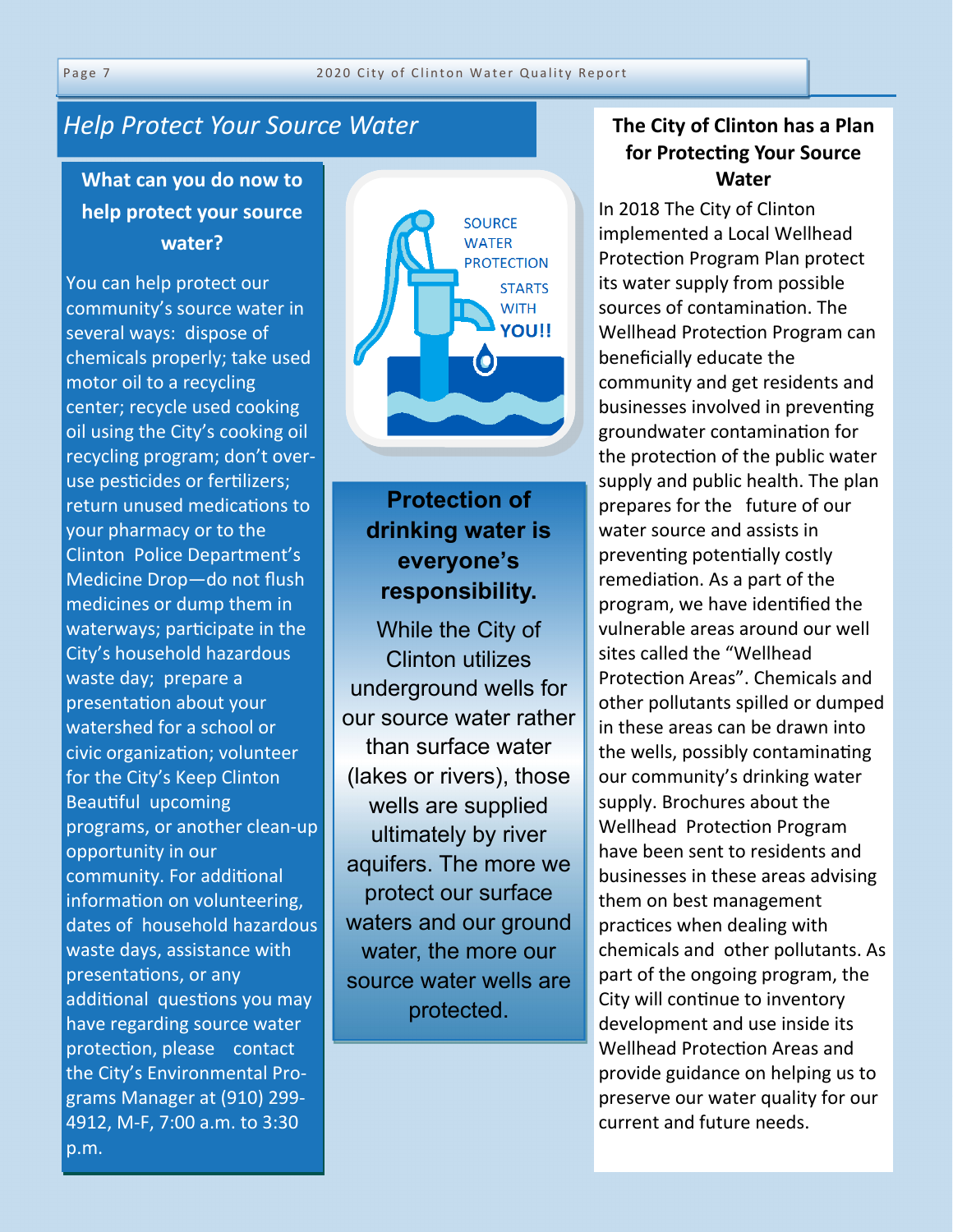### *Source Water Assessment Program*

The North Carolina Department of Environmental Quality (NCDEQ), Public Water Supply (PWS) Section, Source Water Assessment Program (SWAP) periodically conducts assessments of all drinking water sources across North Carolina. These assessments are performed in order to determine the susceptibility of each drinking water source (well or surface water intake) to Potential Contaminant Sources (PCSs).

The results of the assessments are available in SWAP Assessment Reports that include maps, background information and a relative susceptibility rating of Higher, Moderate or Lower. The report assigns this relative susceptibility rating of each drinking water source by combining the contaminant rating (number and location of PCSs within the assessment area) and the inherent vulnerability rating (i.e., characteristics or existing conditions of the well or watershed and its delineated assessment area.). It is important to understand that a susceptibility rating of "Higher" does not imply poor water quality, only the systems' potential to become contaminated by PCS's in the assessment area. The assessment ratings of the September 10th, 2020 SWAP assessment for the City of Clinton water sources are summarized in the table below.

| <b>SWAP Assessment Rating Summary</b> |                                         |                       |                          |  |  |  |  |
|---------------------------------------|-----------------------------------------|-----------------------|--------------------------|--|--|--|--|
| <b>Source Name</b>                    | <b>Inherent Vulnerability</b><br>Rating | Contaminant<br>Rating | Susceptibility<br>Rating |  |  |  |  |
| Well 12B                              | Lower                                   | Lower                 | Lower                    |  |  |  |  |
| Well 13                               | Lower                                   | Moderate              | Moderate                 |  |  |  |  |
| Well 16                               | Lower                                   | Lower                 | Lower                    |  |  |  |  |
| Well 17                               | Lower                                   | Moderate              | Moderate                 |  |  |  |  |
| Well 18 Deep                          | Lower                                   | Lower                 | Lower                    |  |  |  |  |
| Well 18 Shallow                       | Lower                                   | Lower                 | Lower                    |  |  |  |  |
| Well 21 Deep                          | Lower                                   | Lower                 | Lower                    |  |  |  |  |
| Well 21 Shallow                       | Lower                                   | Lower                 | Lower                    |  |  |  |  |
| Well 22 Shallow                       | Higher                                  | Lower                 | Moderate                 |  |  |  |  |
| Well 24 Shallow                       | Lower                                   | Lower                 | Lower                    |  |  |  |  |

For more information on the SWAP Assessment Report or to view the complete report, you may visit https://www.ncwater.org/?page=600, and enter water system number 0382010. Note that because SWAP results and reports are periodically updated by the PWS Section, the results available on the above web site may differ from the results that were available at the time this Water Quality Report was prepared. If you are unable to access your SWAP report on the web, you may mail a written request to: Source Water Assessment Program, Report Request, 1634 Mail Service Center, Raleigh NC 27699-1634, or email requests to swap@ncdenr.gov. Please indicate your system name (City of Clinton), PWSID (0382010), and provide your name, mailing address and telephone number. If you have any questions about the SWAP report please contact the Source Water Assessment staff by phone at (919) 707-9098.